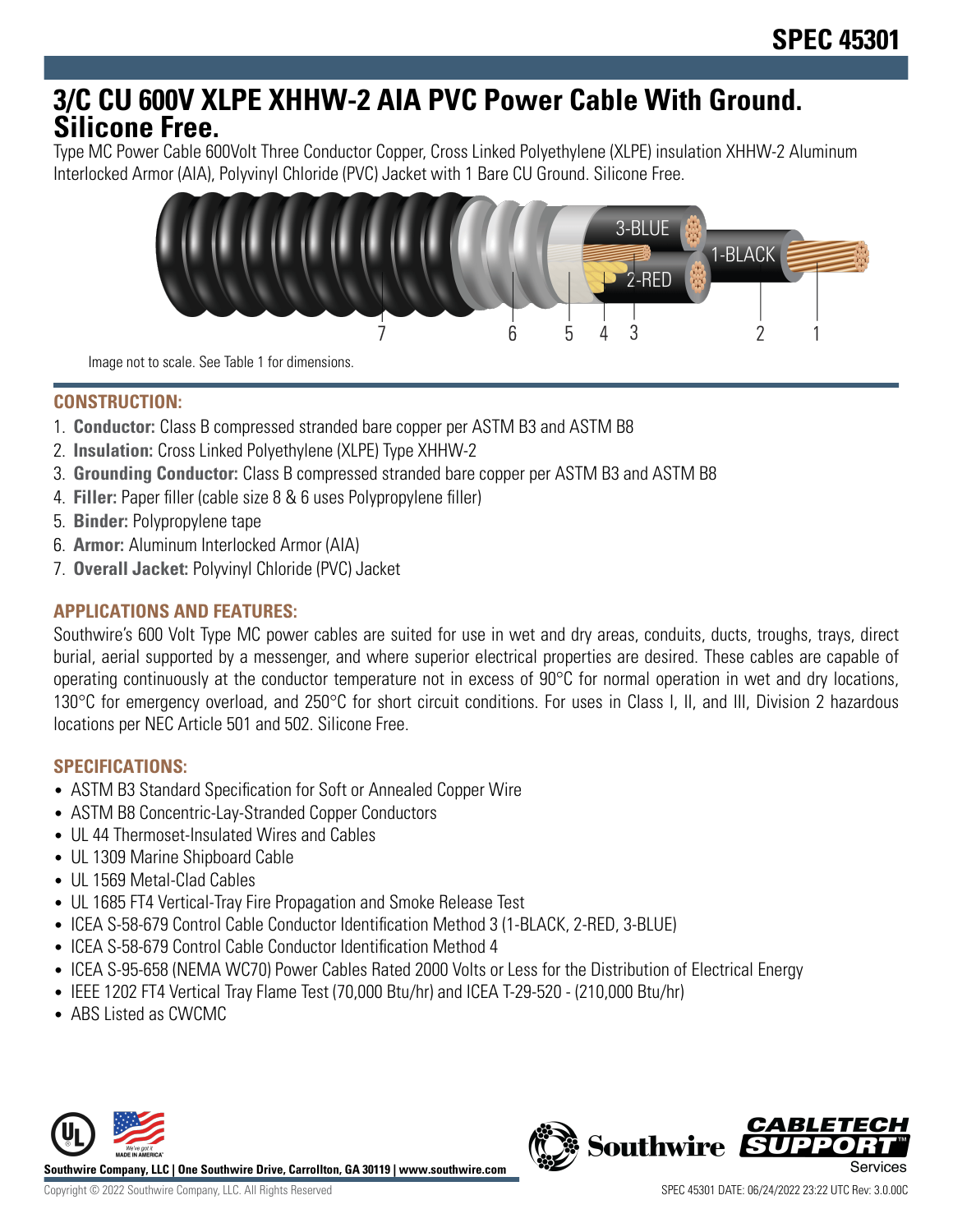#### **SAMPLE PRINT LEGEND:**

{SQFTG\_DUAL} SOUTHWIRE MASTER-DESIGN {UL} 3/C (1 AWG) XX.Xmm2 CU XX MILS XLP 600 VOLTS GW 1 X X AWG CU TYPE MC FOR CT USE SUN. RES. DIRECT BURIAL 90{D}C USA -- {NOM}-ANCE Tipo MC XHHW-2 CT FT4

### **Table 1 – Weights and Measurements**

| <b>Stock</b><br>Number | Cond.<br>Size  | Diameter Over<br>Conductor | Insul.<br><b>Thickness</b> | Diameter Over<br>Insulation | Ground              | Diameter Over<br>Armor | <b>Jacket</b><br><b>Thickness</b> | Approx.<br>OD | <b>Copper</b><br>Weight | Approx.<br>Weight |
|------------------------|----------------|----------------------------|----------------------------|-----------------------------|---------------------|------------------------|-----------------------------------|---------------|-------------------------|-------------------|
|                        | AWG/<br>Kcmil  | inch                       | mil                        | inch                        | No. x<br><b>AWG</b> | inch                   | mil                               | inch          | lb/1000ft               | lb/1000ft         |
| 606939                 | 8              | 0.139                      | 45                         | 0.229                       | $1 \times 10$       | 0.705                  | 50                                | 0.805         | 187                     | 404               |
| 606947                 | 6              | 0.174                      | 45                         | 0.264                       | $1 \times 8$        | 0.781                  | 50                                | 0.881         | 297                     | 547               |
| 6069540                | 4              | 0.221                      | 45                         | 0.311                       | $1 \times 8$        | 0.881                  | 50                                | 0.981         | 442                     | 736               |
| 671892                 | 3              | 0.247                      | 45                         | 0.337                       | $1 \times 6$        | 0.946                  | 50                                | 1.046         | 574                     | 888               |
| 5604660                | $\overline{2}$ | 0.277                      | 45                         | 0.367                       | $1 \times 6$        | 1.003                  | 50                                | 1.103         | 703                     | 1054              |
| 550801                 |                | 0.321                      | 55                         | 0.431                       | $1 \times 6$        | 1.141                  | 50                                | .251          | 865                     | 1260              |
| 5604740                | 1/0            | 0.360                      | 55                         | 0.470                       | $1 \times 6$        | 1.225                  | 50                                | 1.325         | 1069                    | 1534              |
| 5604820                | 2/0            | 0.404                      | 55                         | 0.514                       | $1 \times 6$        | 1.320                  | 50                                | 1.420         | 1327                    | 1841              |
| 8903390                | 3/0            | 0.454                      | 55                         | 0.564                       | $1 \times 4$        | 1.428                  | 50                                | 1.528         | 1700                    | 2272              |
| 3836790                | 4/0            | 0.510                      | 55                         | 0.620                       | $1 \times 4$        | 1.549                  | 60                                | .669          | 2110                    | 2779              |
| 601377                 | 250            | 0.558                      | 65                         | 0.688                       | $1 \times 4$        | 1.696                  | 60                                | 1.816         | 2469                    | 3240              |
| 3836460                | 350            | 0.661                      | 65                         | 0.791                       | $1 \times 3$        | 2.019                  | 60                                | 2.139         | 3440                    | 4442              |
| 3806180                | 500            | 0.789                      | 65                         | 0.919                       | 1x2                 | 2.295                  | 75                                | 2.445         | 4885                    | 6144              |
| 582274                 | 500            | 0.789                      | 65                         | 0.919                       | $1 \times 4/0$      | 2.295                  | 75                                | 2.527         | 5338                    | 6634              |
| 890391                 | 600            | 0.866                      | 80                         | 1.026                       | $1 \times 4/0$      | 2.526                  | 75                                | 2.676         | 6222                    | 7573              |
| 890405                 | 750            | 0.968                      | 80                         | 1.128                       | 1x1                 | 2.746                  | 75                                | 2.896         | 7278                    | 8933              |

All dimensions are nominal and subject to normal manufacturing tolerances

◊ Cable marked with this symbol is a standard stock item

† Ampacities are based on Table 310.16 of the NEC 2020 Edition. Ampacities of insulated conductors rated up to and including 2000 Volts with not more than three current-carrying conductors in raceway, cable or direct buried based on ambient temperature of 30°C (86°F). Ampacities have been adjusted for more than three current-carrying conductors based on Table 310.15(C) 1.